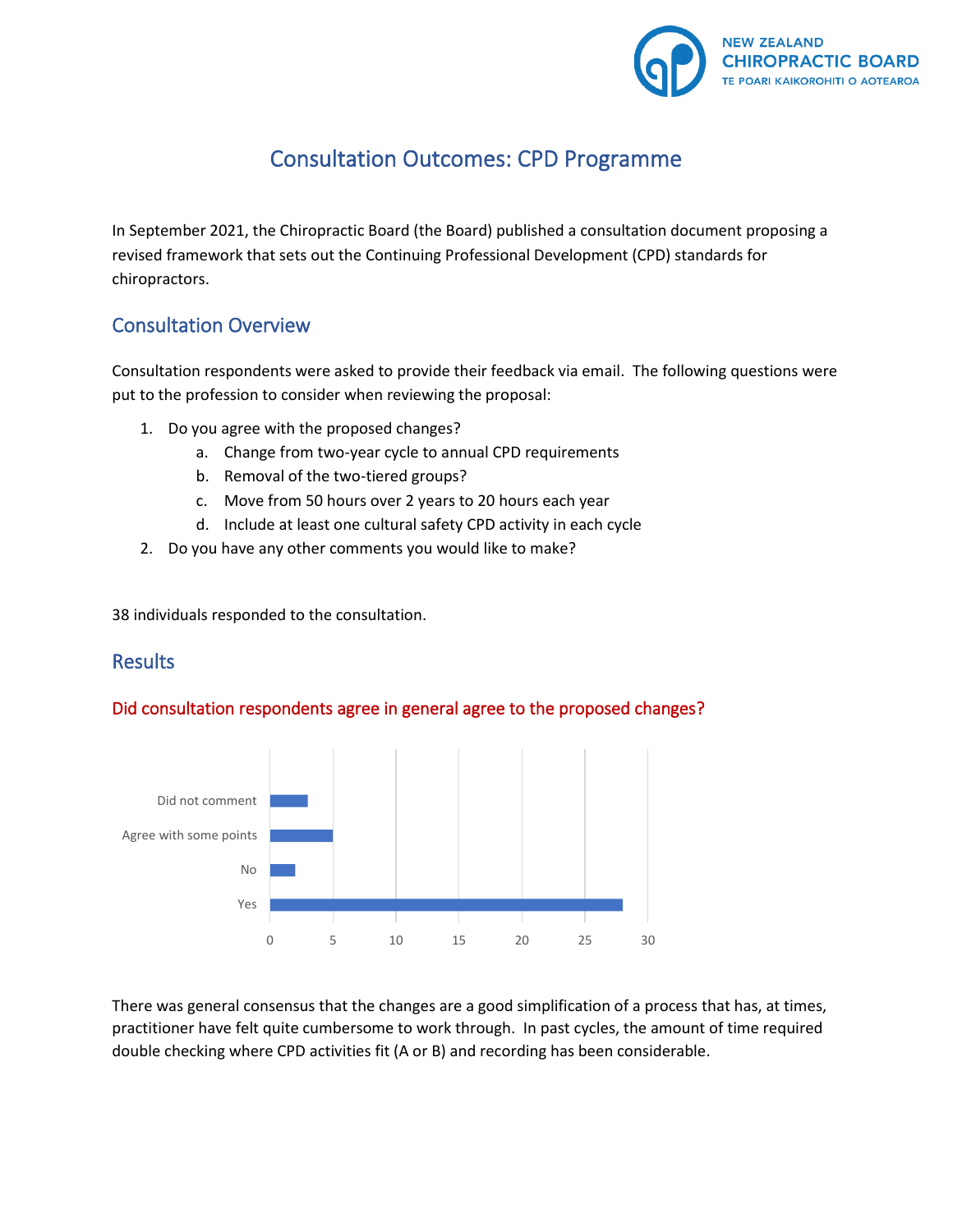

### Did consultation respondents agree with the proposed change from a two-year cycle to annual CPD requirements



#### *Key themes:*

- 76% of respondents agreed this was a good move.
- Many comments suggested this move will make it easier to track activities.
- A respondent who did not agree with this proposal, thought a two-year cycle allows practitioners to pursue longer term or more in-depth courses and if issues are identified on a previous audit provides enough time for the practitioner to make changes to their program. They continued that a two-year cycle provides opportunity to work on multiple topics simultaneously.

#### *Annual Audit*

There was one suggestion regarding the potential move from bi-annual audits to annual audits. It may be prudent to have annual CPD hour requirements, but audit only every two years. Otherwise, it may potentially lead to:

- i. Greatly increased workload of auditors, with an increase in associated costs.
- ii. Create an additional busy period for the Board administration team each year (instead of every two years).
- iii. Additional Committee/Board time and costs of considering larger numbers of marginal cases.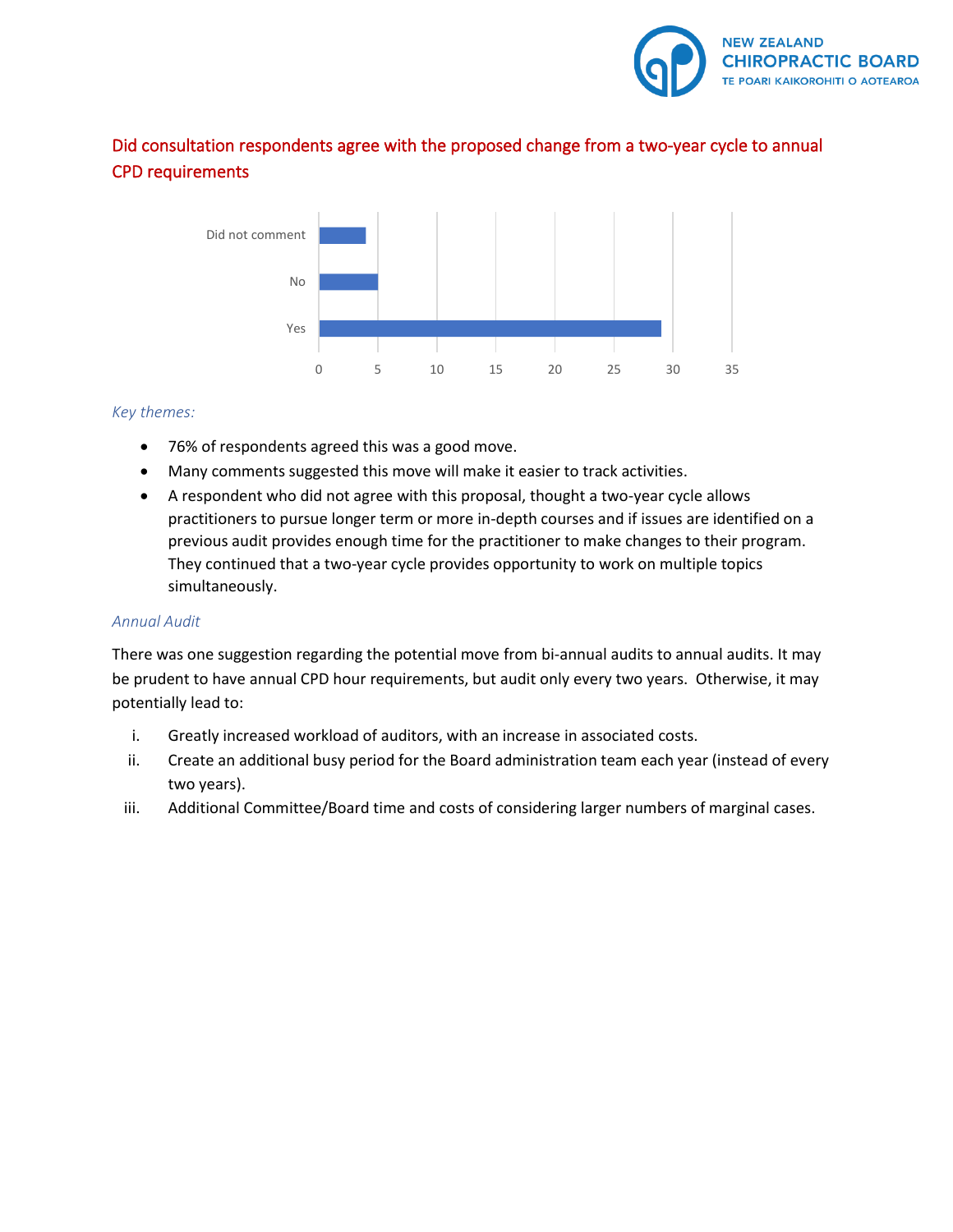

### Did consultation respondents agree with the removal of the two-tiered groups?



79% of respondents agreed to remove the two-tiered group activities

#### *Key themes:*

There were no additional suggestions, only consensus that the two groups added confusion to the CPD programme

### Did consultation respondents agree with the move from 50 hours over 2 years to 20 hours each year?



70% of respondents agreed to move from 50 hours over two-years to 20 hours each year.

#### *Key themes:*

- There were no additional comments or suggestions, other than one respondent suggesting 100 hours would be more appropriate.
- Those who apposed the move, did not provide a rationale.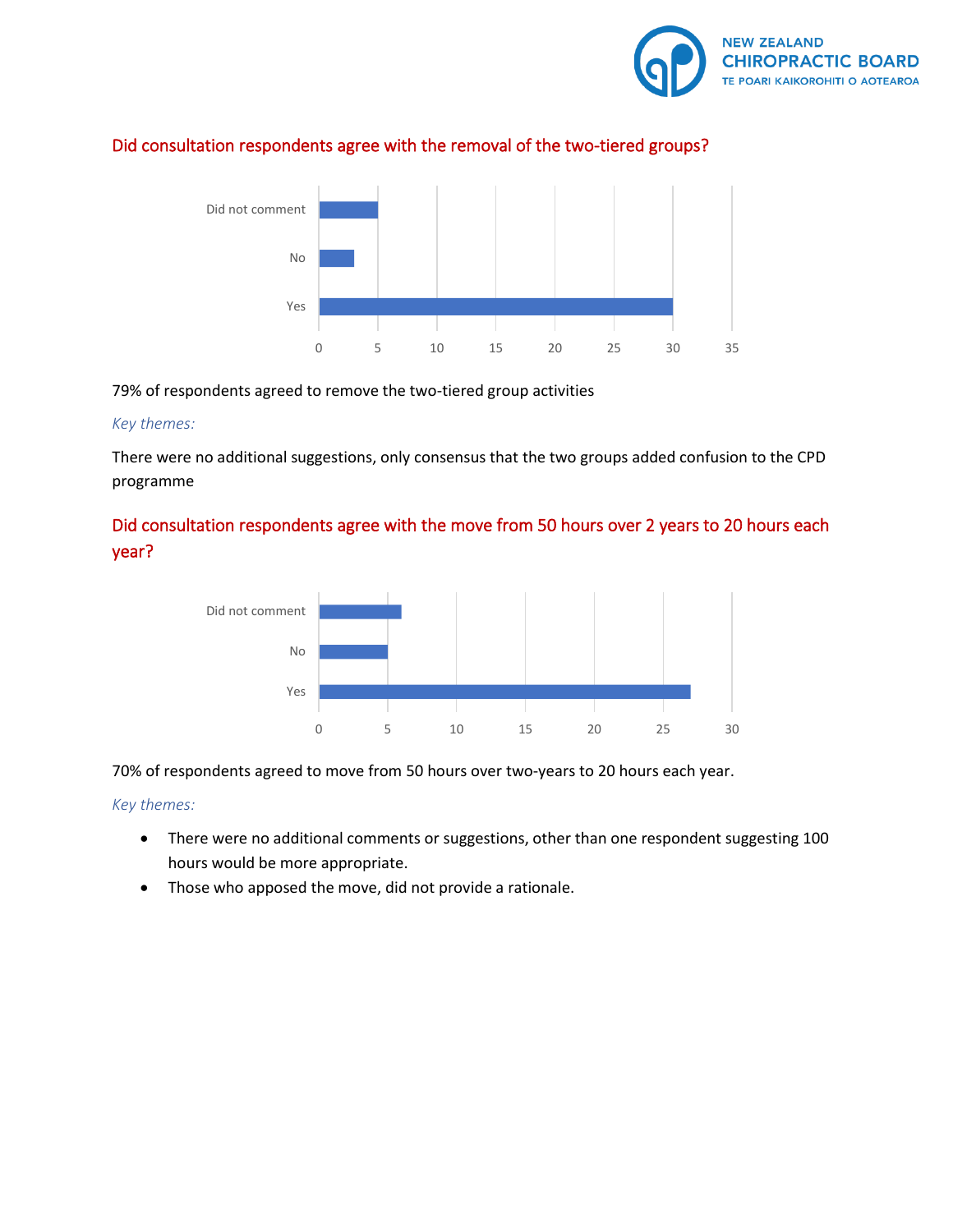

### Did consultation respondents agree with the inclusion of at least one cultural safety CPD activity in each cycle?



45% of respondents agreed this was a positive move, however, it is worth noting only 16% indicated they did not support this proposal, the rest (39%) were not sure or requested more information.

#### *Key themes:*

- Most comments related to requesting further information in the form of examples of what this includes, for example if it was limited to Māori or to all cultures and diversity.
- Many commented that an annual requirement was potentially difficult to achieve, and many asked the Board to consider it as a bi-annual requirement.

### Other comments included:

- In the movement to less prescriptive style of regulation, it would be good to know why the Board felt a particular need to include this and what evidence there is that it will be beneficial to include every cycle. It seems like a step backwards to directing without any specificity.
- In effect, it is like maintaining a two-tier grouping. Just with only one item in the second tier. Practitioners should be aware already they need to have Cultural competence – and be expected to select CPD activities to maintain/enhance that alongside ALL other relevant aspects of competence.

### *Suggested alternative*

A small number of respondents made alternative suggestions to one cultural safety CPD activity in each cycle:

- 1. Most suggestions were to include one cultural safety activity every two-years rather than each year.
- 2. Link the Board's Standards of Cultural Competency Policy to CPD.
- 3. Use the term "cultural awareness". The respondent felt cultural safety was potentially restrictive.
- 4. Highlight that Cultural competence/safety needs to be considered in CPD planning, but not make it mandatory every cycle.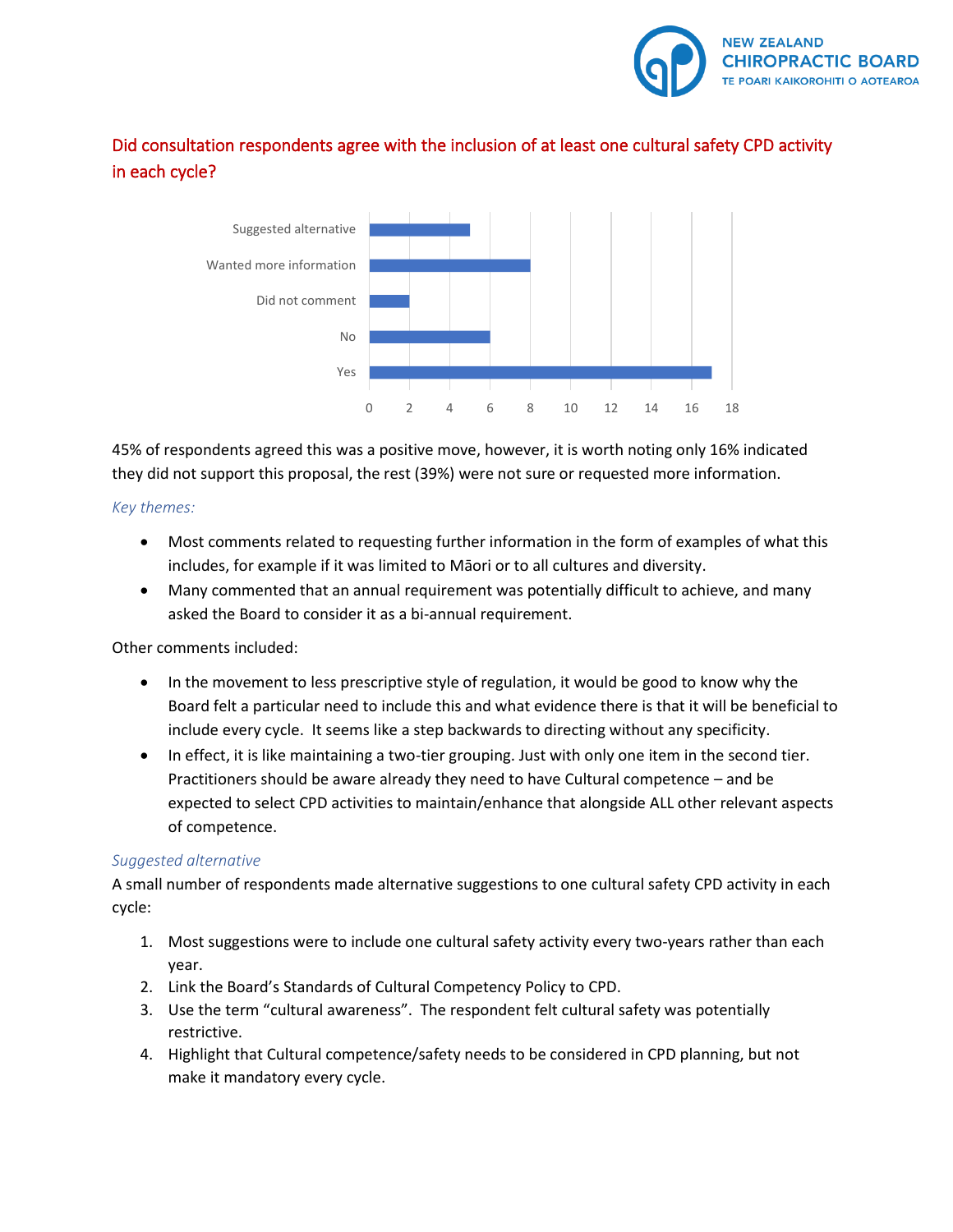

### General comments

The following highlights the key themes from the general comments provided by respondents.

- One respondent used this opportunity to express their opinion that people exiting the school they are massively under-trained in areas such and Physiology and that all graduates leaving the school without a degree in Physiology from Auckland University is massively under prepared.
- One respondent asked the Board to consider changing the CPD cycle to coincide with the Registration cycle due to the work to be done at the end of the CPD cycle (reflection) that needs care and attention.
- A Senior Lecturer and Chiropractic Coach and Mentor at the New Zealand College of Chiropractic suggested that as they follow the guidelines of the MOE and NZQA and the CCEA to graduate students competent to practice and pass all chiropractic boards worldwide; and because they provide and deliver the curriculum that serves as the foundation of their skills and knowledge; that the Board considers adding to the exemption list all full-time faculty members, as they provide the knowledge and skills to graduate a competent chiropractor.
- A respondent commented that overall, the proposed changes are a fantastic update! It is clear that a lot of work has gone into this project. The openness and less prescriptive nature of the new document is very good. They went on to make the following suggestions:
	- i. Activities: Current use of "Postgraduate" does not directly cover some courses/educational modules that may not meet full university level, but have extremely high study and learning requirements. Suggested that changing this to "formal certification", "formal study", or something similar would be better. After all, the practitioner would still need to justify content, etc. if required during audit. Over the years, they have completed several blocks of advanced training that, strictly speaking, are not "postgraduate" level, but these have contributed to their clinical knowledge and practise outcomes. Eg First aid/CPR, Rehabilitation, Nutrition, Advanced strength, and conditioning program design (for rehab and prehab) of some key demographics (athletes and first responder units).
	- ii. Clinical audit: These audits, if conducted well, are likely to have a very high payoff in terms of both clinician competence and public safety. Suggested allowing these to count for the full 20 hours of a cycle rather than 15. Auditing aspects of clinic in a thorough/meaningful way is likely to take more than 20 hours, noting that all hours would need to be clearly documented and justifiable."